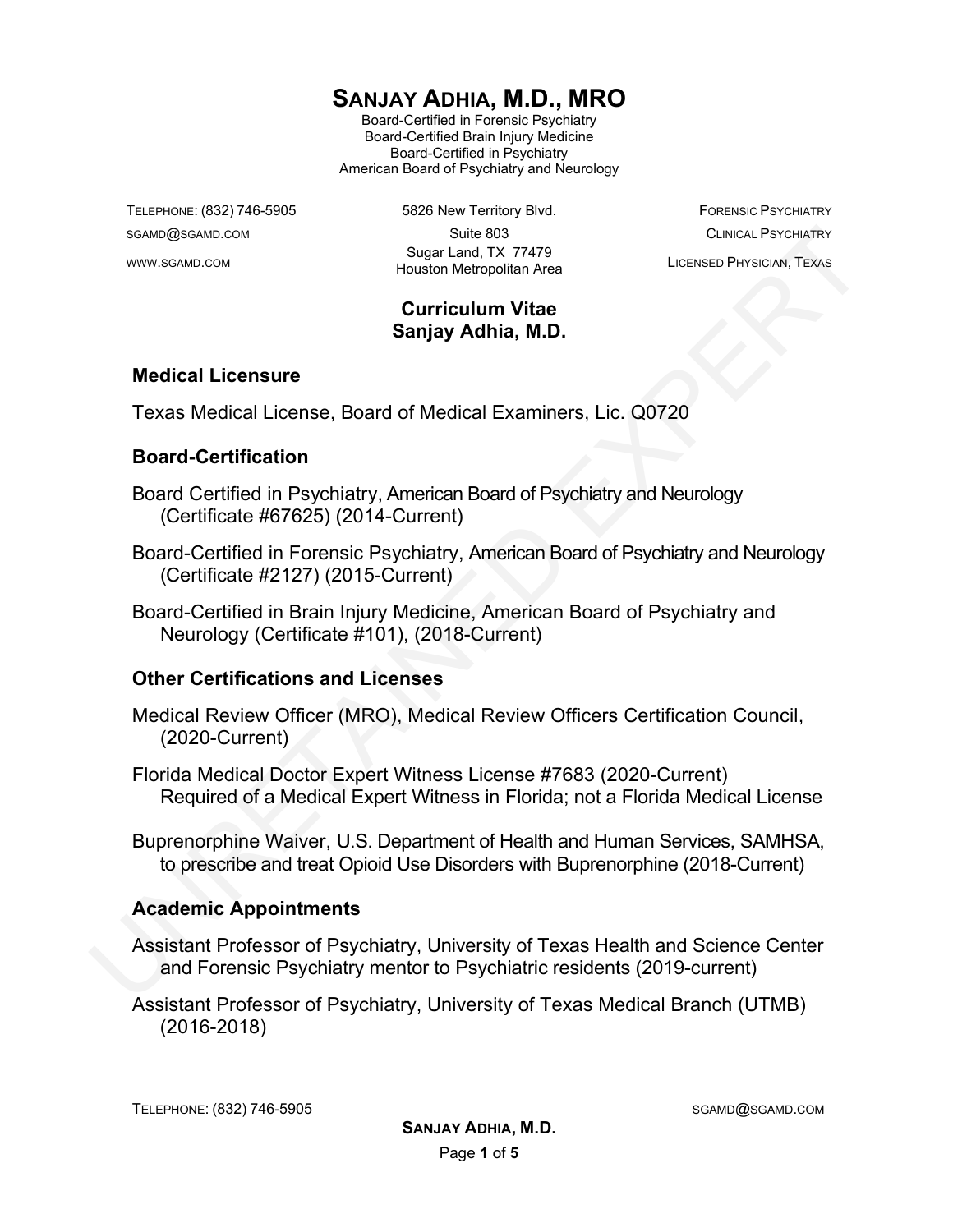Assistant Professor of Psychiatry, University of Texas Health and Science Center (2012-2013, 2015-2016)

# **Professional Experience**

Sanjay Adhia, M.D., Forensic Psychiatrist in private practice (2014-Present)

- Independent Contractor for fpamed Forensic Psychiatric Associates, LP (2020- Present)
- Psychiatry Consultant treating brain, stroke and spinal cord injury patients, The Institute of Rehabilitation and Research (TIRR) Memorial Hermann (2019 current)
- Staff Psychiatrist, Avenue 360 Health & Wellness (an FQHC clinic treating the Homeless, LGBTQ, Substance Use Disorders, & those with HIV) (2020 current)
- Medical Director of The Ekklesia, PLLC Mental Health Service, Houston, TX, Supervising a mid-level practitioner treating psychiatric and substance use disorders (2020-current)

# *Previous Positions*

Medical Director, PACE Mental Health Clinic, Sugar Land, TX (2018-2019)

- Psychiatrist, U.S. District Court, Southern District, Houston, TX (2018-2019)
- Psychiatrist, UTMB-CMC Jester IV Prison Hospital, Richmond, TX (2016-2018)
- Attending Psychiatrist, University of Texas Harris County Psychiatric Center, Competency Restoration Unit, Houston, TX (2015-2016)
- Psychiatrist, Texas State Department of Aging and Disability Services (IDD and Autism), SSLC, Richmond, TX (2014)
- Inpatient Attending Psychiatrist. University of Texas Harris County Psychiatric Center, Houston, TX (2012-2013)

# **Government Appointments**

Appointment to Governor's Advisory Committee to the Texas Board of Criminal Justice on Offenders with Medical or Mental Impairments. Appointed and confirmed by the Texas State Senate (2019) Independent Contractor for fpamed Forensic Psychiatric Associates, LP (2020-<br>Preychiatry Consultant treating brain, stroke and spinal cord injury patients, The<br>Institute of Rehabilitation and Research (TIRR) Memorial Herma Additional appointment to the Geriatric Sub-Committee.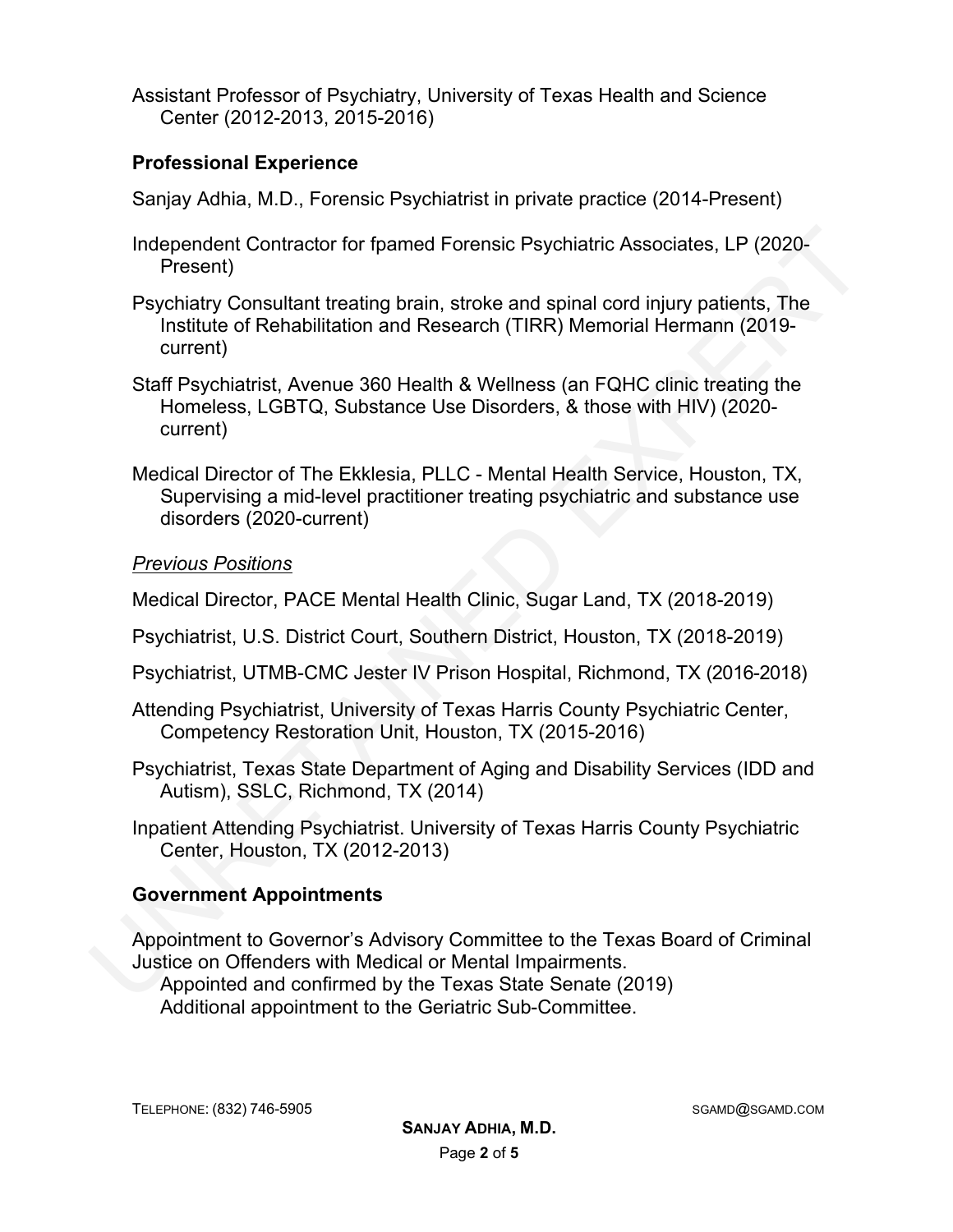# **Volunteer**

Physicians for Human Rights – Asylum Network conducting pro-bono IMEs DAYA Houston, pro-bono IMEs for Asian victims of domestic abuse Program for Immigrant & Refugee Child Health, Baylor College of Medicine, probono IMEs Fort Bend County District Attorney Community Engagement Working Group

#### **Professional Affiliations**

American Psychiatric Association American Academy of Psychiatry and the Law; Forensic Neuropsychiatry Committee, Media Committee and Human Rights & National Security **Committee** International Society for Traumatic Stress Studies Physicians for Human Rights - Asylum Network Brain Injury Association of America Professional Affillations<br>
American Psychiatric Association<br>
American Academy of Psychiatry and the Law; Forensic Neuropsychiatry<br>
Committee, Media Committee and Human Rights & National Security<br>
Committee<br>
Infernational S

#### **Government Contracts**

U.S. Department of Defense Federal Courts U.S. Federal CAGE, SAM and DUNS

#### **Education**

Forensic Psychiatry Fellowship, Oregon Health & Science University, Portland, Oregon (2014) Psychiatry Residency, University of Texas HSC, Houston, Texas (2012) Psychiatry Internship, University of Kansas Medical Center, Kansas City, KS Kansas (2009) Doctor of Medicine, M.S. Ramaiah Medical College (2004)

#### **Awards and Honors**

Editor-In-Chief of Brain Injury Medicine - Stat Pearls Ranked #1, Psychiatry Residency In-Service (PRITE) 2010

# **Presentations**

- 2012 *Treatment-Resistant Depression* Grand Rounds, University of Texas Health Science Center, 2012, Houston, Texas
- 2014 *Psychiatry 101* Lecture, Willamette University College of Law, Salem **Oregon**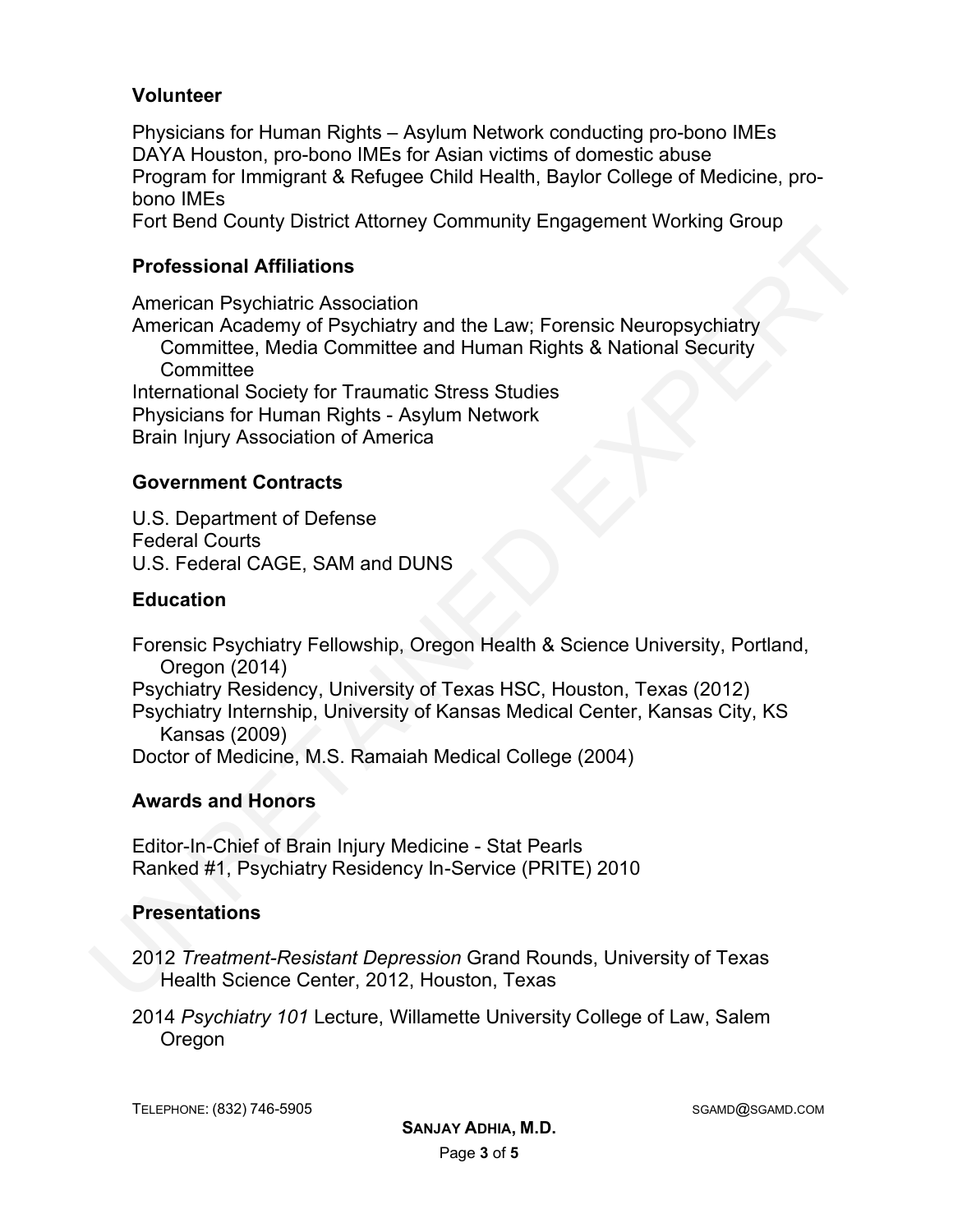- 2014 *Introduction to Forensic Psychiatry* Lecture, Willamette University College of Law, Salem, Oregon
- 2015 *Forensic Psychiatry: An Introduction* Resident Lecture, University of Texas Health Science Center, May 2015, Houston, Texas
- 2015 *Civil Forensic Psychiatry* Resident Lecture, University of Texas Health Science Center, May 2015, Houston, Texas
- 2017 *Clinical Decision Making, Non-Emergency Compelled Medications*, 6th International Conference on Forensic Research & Technology, September 2017, Houston, Texas
- 2020 *Forensic Psychiatry: An Introduction* Resident Lecture, University of Texas Health Science Center, July 2020, Houston, Texas
- 2020 *Bad Medicine: Psychiatric Malpractice*, Houston Psychiatric Society, November 2020, Houston, Texas
- 2020 *Bad Medicine: Psychiatric Malpractice*, Resident Lecture, University of Texas Health Science Center, Houston, Texas, December 2020, Houston, Texas

#### **Publications**

- Naras Bhat, M.D., FACP, Sanjay Adhia, How to Reverse and Prevent Heart Disease and Cancer, 1994
- Tyler Durns, MD; Austin W. Blum, MD, JD; and Sanjay G. Adhia, MD, *fMRI in the Courtroom: A (Very Brief) Overview*, American Academy of Psychiatry and the Law Newsletter, Spring 2021 Science Center, May 2015, Houston, Texas<br>
Science Center, May 2015, Houston, Texas<br>
2017 Clinical Decision Making, Non-Emergency Compelled Medications, 6th<br>
International Conference on Forensic Research & Technology, Septe

# **Research**

Cedars-Sinai Medical Center Role of Massage on Depression Study, 2006 CHAI Study, Coronary artery disease among Houston Asian Indians, 2005 Carpal Tunnel Glove, Biofeedback and EMG Research, 1996

#### **Media Appearances**

Thread of Evidence, an America Out Loud Nationwide Podcast. Interview about PTSD "The Psychology and Law of Post-Traumatic Stress Disorder". Hosted by Joni Johnston, PsyD, Forensic Psychologist, Commentator and PI. February 2020.

TELEPHONE: (832) 746-5905 SGAMD@SGAMD.COM